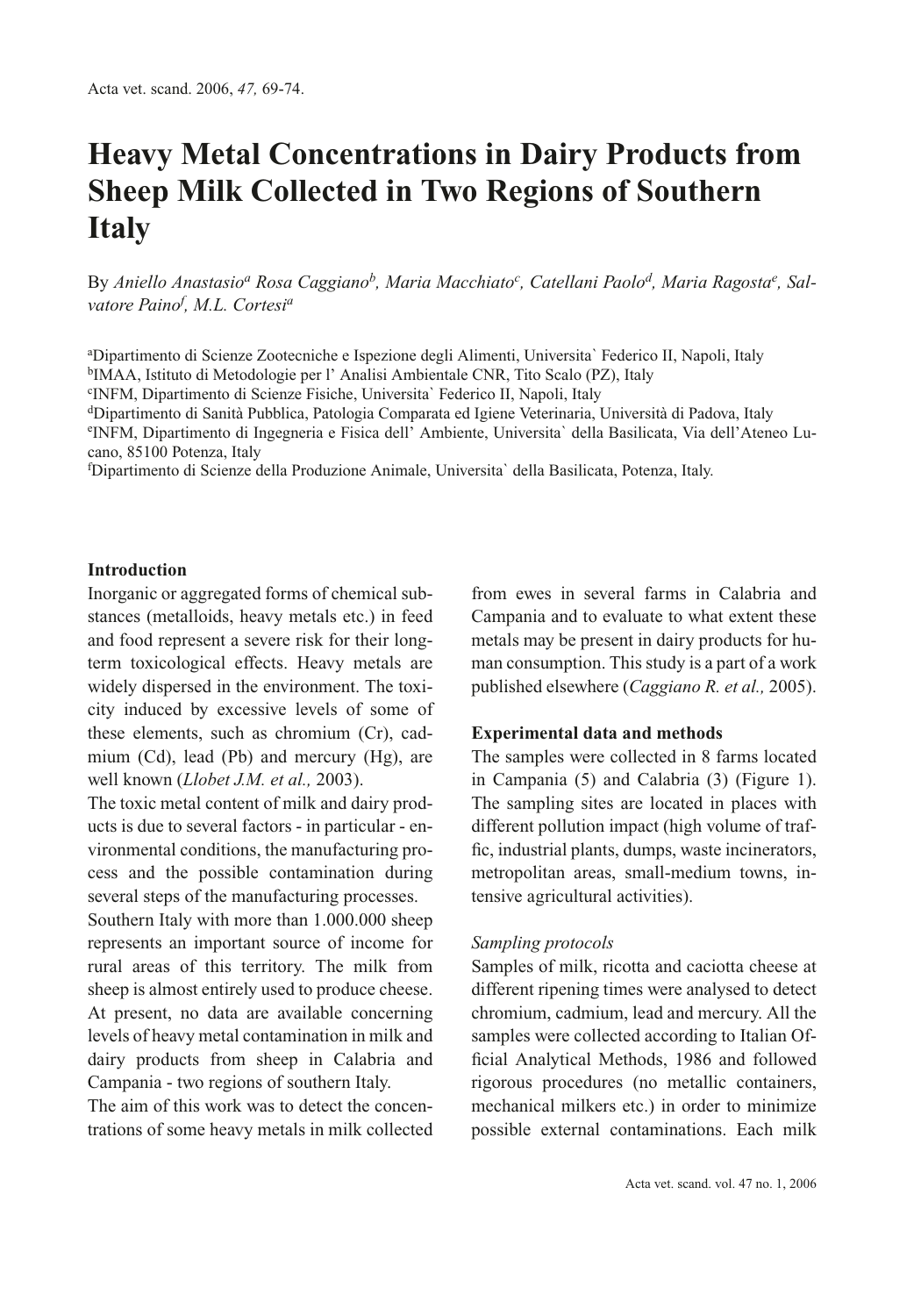| Milk<br>0.06<br>0.40<br>$0.14 \pm 0.113$<br>0.05<br>0.10<br>$0.07 \pm 0.019$<br>0.11<br>0.28<br>$0.18 \pm 0.069$<br>0.0014<br>0.0029<br>$0.002 \pm 0.005$<br>Ricotta<br>0.03<br>0.68<br>$0.32 \pm 0.226$<br>0.24<br>$0.13 \pm 0.212$<br>0.06<br>0.12<br>0.70<br>$0.391 \pm 0.212$<br>0.0006<br>0.0028<br>$0.0017 \pm 0.0008$<br>Fresh cheese<br>$0.46 \pm 0.042$<br>0.40<br>0.53<br>$0.19 \pm 0.114$<br>0.05<br>0.35<br>0.13<br>1.15<br>$0.47 \pm 0.365$<br>0.0006<br>0.0017<br>$0.008 \pm 0.0005$<br>Mature cheese<br>0.34<br>0.67<br>$0.47 \pm 0.102$<br>0.06<br>0.15<br>$0.11 \pm 0.041$<br>0.21<br>1.07<br>$0.58 \pm 0.271$<br>0.0002<br>0.0056<br>$0.0014 \pm 0.0001$ | Elements | $Min*$ | Max | $M \pm SD$ |
|----------------------------------------------------------------------------------------------------------------------------------------------------------------------------------------------------------------------------------------------------------------------------------------------------------------------------------------------------------------------------------------------------------------------------------------------------------------------------------------------------------------------------------------------------------------------------------------------------------------------------------------------------------------------------|----------|--------|-----|------------|
|                                                                                                                                                                                                                                                                                                                                                                                                                                                                                                                                                                                                                                                                            |          |        |     |            |
|                                                                                                                                                                                                                                                                                                                                                                                                                                                                                                                                                                                                                                                                            | Cr       |        |     |            |
|                                                                                                                                                                                                                                                                                                                                                                                                                                                                                                                                                                                                                                                                            | Cd       |        |     |            |
|                                                                                                                                                                                                                                                                                                                                                                                                                                                                                                                                                                                                                                                                            | Pb       |        |     |            |
|                                                                                                                                                                                                                                                                                                                                                                                                                                                                                                                                                                                                                                                                            | Hg       |        |     |            |
|                                                                                                                                                                                                                                                                                                                                                                                                                                                                                                                                                                                                                                                                            |          |        |     |            |
|                                                                                                                                                                                                                                                                                                                                                                                                                                                                                                                                                                                                                                                                            | Cr       |        |     |            |
|                                                                                                                                                                                                                                                                                                                                                                                                                                                                                                                                                                                                                                                                            | Cd       |        |     |            |
|                                                                                                                                                                                                                                                                                                                                                                                                                                                                                                                                                                                                                                                                            | Pb       |        |     |            |
|                                                                                                                                                                                                                                                                                                                                                                                                                                                                                                                                                                                                                                                                            | Hg       |        |     |            |
|                                                                                                                                                                                                                                                                                                                                                                                                                                                                                                                                                                                                                                                                            |          |        |     |            |
|                                                                                                                                                                                                                                                                                                                                                                                                                                                                                                                                                                                                                                                                            | Cr       |        |     |            |
|                                                                                                                                                                                                                                                                                                                                                                                                                                                                                                                                                                                                                                                                            | Cd       |        |     |            |
|                                                                                                                                                                                                                                                                                                                                                                                                                                                                                                                                                                                                                                                                            | Pb       |        |     |            |
|                                                                                                                                                                                                                                                                                                                                                                                                                                                                                                                                                                                                                                                                            | Hg       |        |     |            |
|                                                                                                                                                                                                                                                                                                                                                                                                                                                                                                                                                                                                                                                                            |          |        |     |            |
|                                                                                                                                                                                                                                                                                                                                                                                                                                                                                                                                                                                                                                                                            | Cr       |        |     |            |
|                                                                                                                                                                                                                                                                                                                                                                                                                                                                                                                                                                                                                                                                            | Cd       |        |     |            |
|                                                                                                                                                                                                                                                                                                                                                                                                                                                                                                                                                                                                                                                                            | Pb       |        |     |            |
|                                                                                                                                                                                                                                                                                                                                                                                                                                                                                                                                                                                                                                                                            | Hg       |        |     |            |

Table 1: Levels ( $\mu$ g/g d.w.) of chromium, cadmium, lead and mercury in ewe's milk, fresh, mature cheese and ricotta collected in 8 farms located in southern Italy.

 $*$ min = minimum, max = maximum, M = mean value SD = standard deviation

sample was composed of seven samples taken during the morning milking. An aliquot was stored at -18°C until analysis. The remaining part of the milk was processed in order to produce ricotta and caciotta a typical kind of cheeses with different ripening periods.

Ricotta is a fresh, "rindless" (i.e. without external rind) cheese with a compact, smooth, white or white-ivory paste. To produce this cheese, the residual whey from cheese making is filtered once and then heated. The whey is heated a second time (ricotta means "re-cooked") until sero-proteins coagulate into particles and rise to the top for collection. The clotting on the surface of the whey is gently skimmed with a "spannarola"(a wood or metallic ladle used to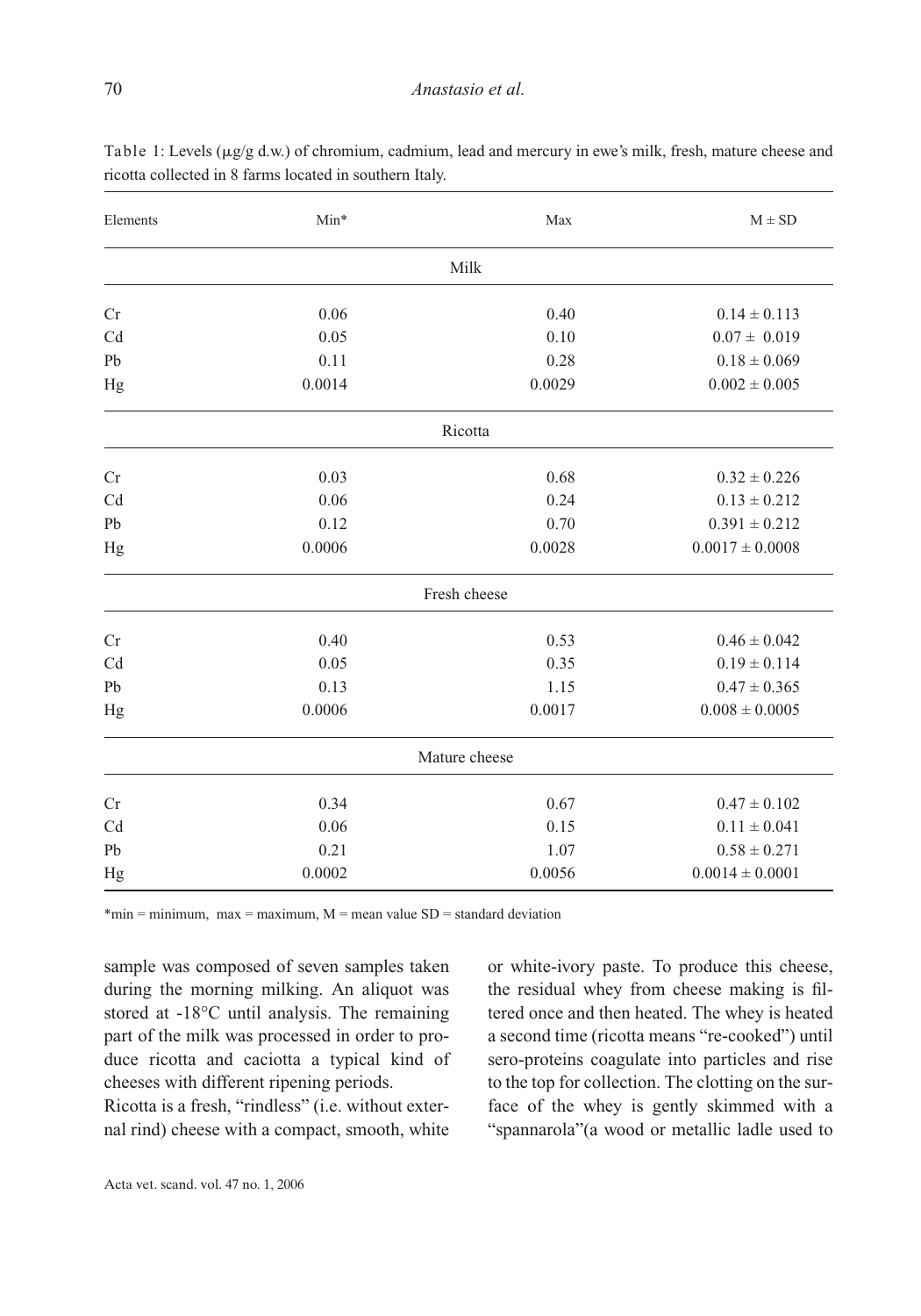

Figure 1: Study area. Campania (n=5 farms) and Calabria (n=3 farms) regions.

collect cream on the surface) and deposited in special baskets made of plastic or rush.

Caciotta is a seed-shaped, cheese with brief to long ripening periods. To make this cheese, raw sheep milk is filtered through cloths, introduced into a vat and heated to a coagulation point at 36-38°C. Kid's rennet paste is mixed in to ensure coagulation within one hour. At this point, the well-hardened curd is broken up using a wooden stick from the fig tree and then cooked to 40-44 °C. The granules of curd settle to the bottom of the vat and are then picked up as a mass. This is divided into several rush basket moulds. The cheese is then pressed and squeezed energetically. The moulds are then dipped into warm whey at 50°C for a few minutes, followed by a dry salting. The ripening period range from 8 to 60 days.

#### *Trace elements analysis*

The analysis of chromium, cadmium, lead and mercury was performed in a Varian AA200 atomic absorption spectrophotometer equipped with a graphite furnace (GFAAS).

A microwave system was used for acid digestion of all the samples. All the samples (milk and dairy products) were dried at 70 °C in a forced stove until dry weight. To a dry sample of 0,3 g, finely crushed, were added 6.0 ml of  $HNO<sub>3</sub>$  (65%) and 1.0 ml of H<sub>2</sub>O<sub>2</sub> (30%). The solution was filtered, deionised water (50 ml) was added and the sample was then stored in PET bottles.

The determination of Hg content in dry samples was carried out by means of an automatic

Mercury analyser (AMA 254) that was able to measure 0 concentrations of mercury without chemical pre-treatment.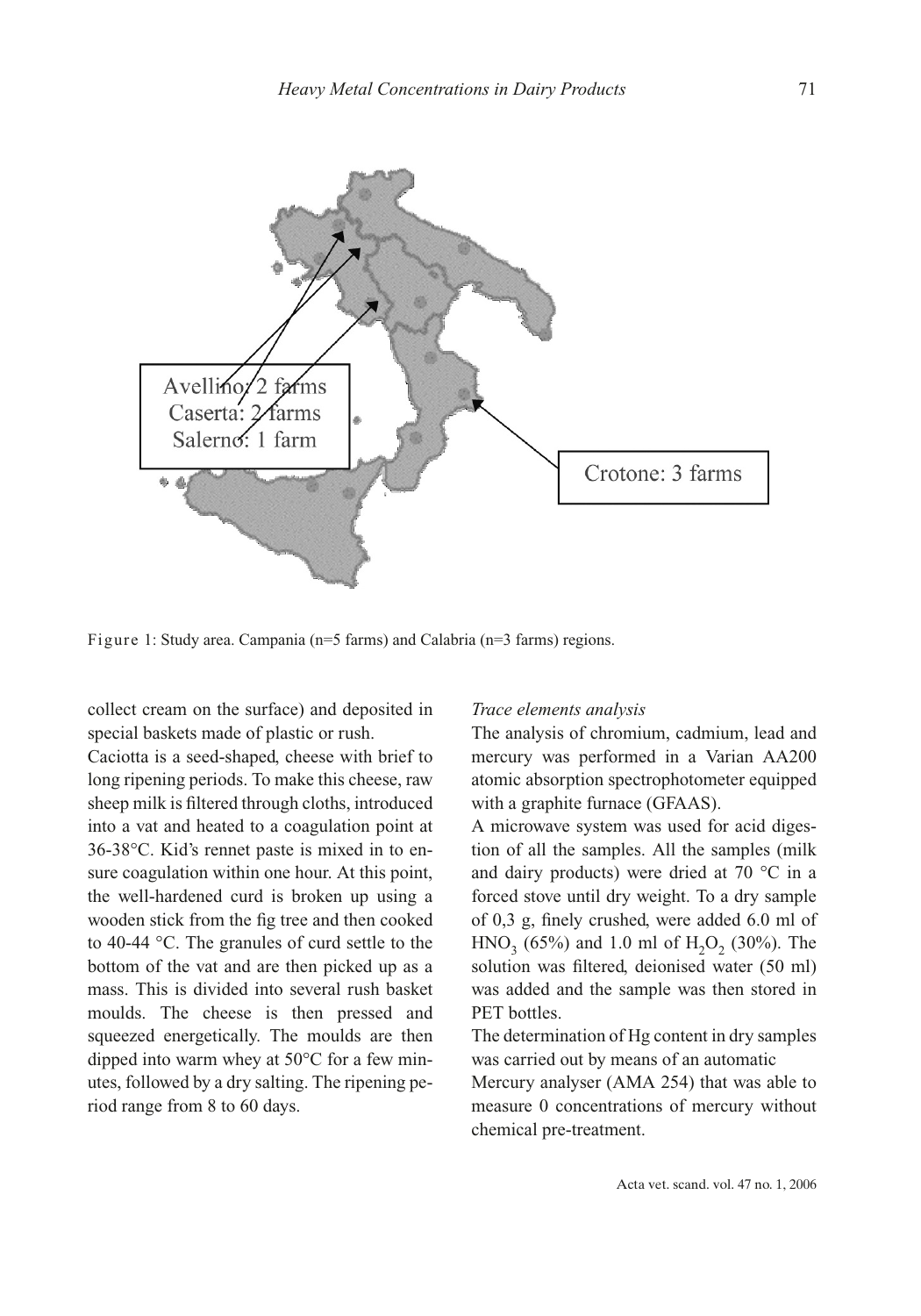The accuracy of instruments and analytical procedures were checked with certified reference materials (Non fat milk powder, National Bureau of Standards, Gaithersburg, USA).

# **Results and Discussion**

The concentrations of metals in samples analysed are reported in Table 1. Chromium was the metal detected at highest levels in milk and lead was highest in fresh, mature cheese and in ricotta. The compounds detected at lowest concentrations were cadmium in milk, fresh and mature cheese (0.05  $\mu$ g/g, 0.05  $\mu$ g/g and 0.06  $\mu$ g/g) and chromium in ricotta (0.03  $\mu$ g/g).

Lead and chromium levels detected in this study were higher than those reported in literature for milk and dairy sheep samples collected in other sites of Italy (*Coni et al.* 1996) and in similar bovine samples collected in the same area (*Licata et al.,* 2004).

The results show different patterns of heavy metal contents in milk, ricotta and cheese samples. The chemical and physical properties of the manufacturing process may thus influence the metal concentrations. Except for lead, where the rise in mature cheese (mean value  $0.58 \mu g/g$ ) was due probably to environmental pollution, the ripening process didn't affect the metal levels.

Chromium showed a remarkable increase from raw milk to cheese. The high levels may be ascribed to that this chromium is preferentially bound to milk components such as caseins and during the curdling step move mainly in curd.

Chromium is used in the leather industry, in inks and in processing of steel, (*de Souza et al.,* 2002). Near the sampling sites in the Campania region, where the highest levels of this metal were detected, there are some of those types of industries. EU regulations have not yet fixed limits for chromium in milk or in dairy products. However, the mean chromium value observed was lower than the limit established by the Italian National Residues Plan for ovine spleen tissue, which is considered as a bio accumulator of this metal. Our conclusion is that, since chromium concentrations increased in all cheese products examined it would be advisable to establish maximum limits for this compound not only in milk but also in other dairy products.

Lead values showed a notable increase from  $0.18\mu$ g/g in milk to  $0.39\mu$ g/g in ricotta. This rise could be a consequence of contamination during the cheese making process, since only metals initially present are bound to milk proteins. The further increase of lead levels in ripened cheese cannot be explained by water loss but was probably caused by environmental conditions at the ripening sites.

Lead concentrations, exceeding the maximum limit of 0.02-mg/Kg w.w. *(EU Regulation 2001/466 (for bovine milk)*) were found in some ricotta samples. Lead, due to its wide use in industrial processes, ranks as the metal of largest diffusion through the atmosphere (*SEMA, 1998*). One could speculate that this could in part explain the high concentrations found in sites relatively far from the urban areas and industrial plants.

Cadmium concentrations did not vary greatly between the different final products suggesting that this compound was more closely associated with the soluble fraction and probably equally distributed between caseins and components of low molecular mass. Overall cadmium concentrations were comparable to values reported in literature and were below the maximum limit of 500g/Kg w.w. *(EU Regulation 2001/466 (for ovine liver)*). There are no specific limits for cadmium in milk and dairy products. However, it is essential to remember that cadmium presents high toxicity.

The highest levels of mercury were detected in fresh cheese. The decrease of concentrations from milk to ricotta was imputable to manufac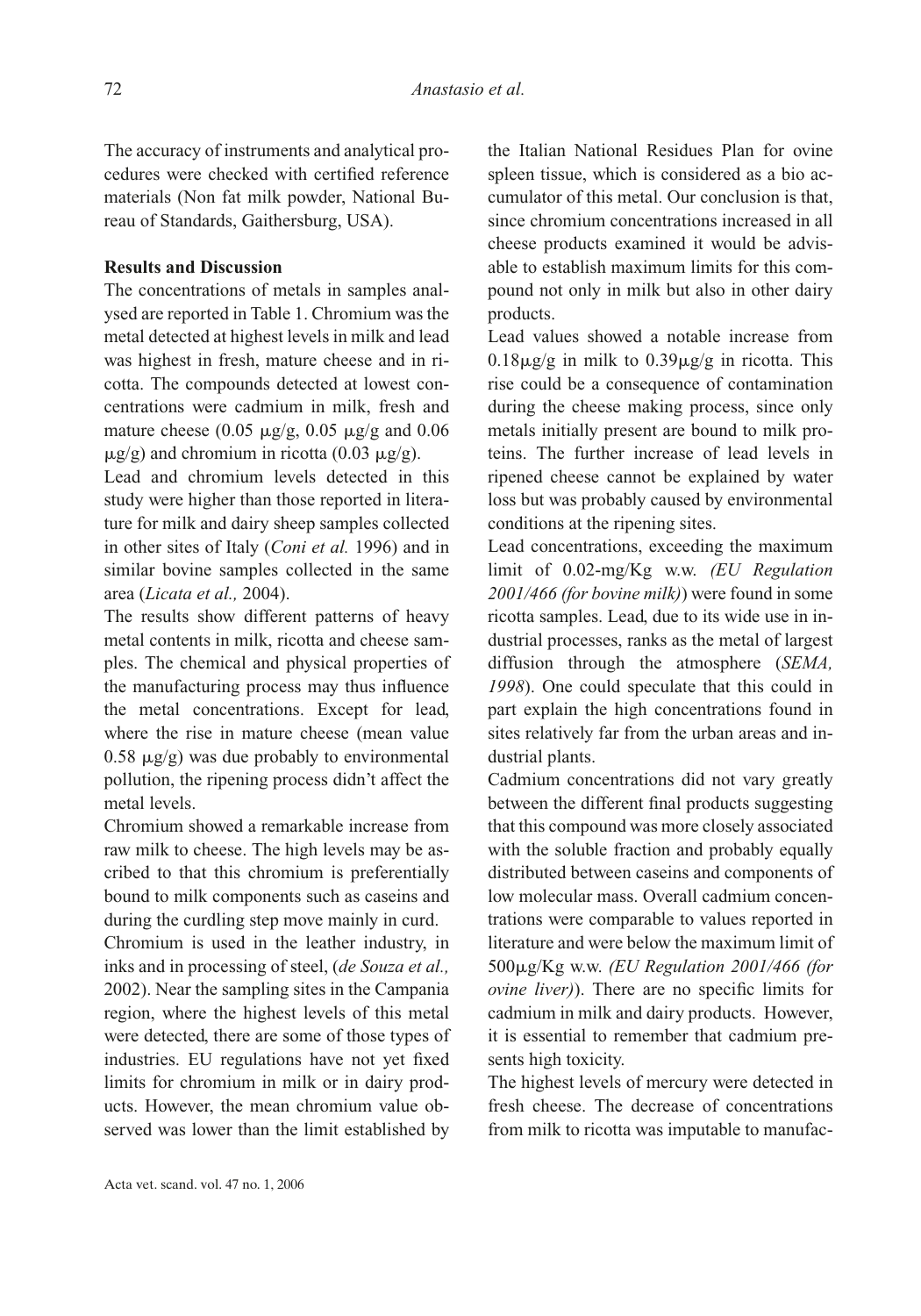turing process. The overall mercury levels were similar or lower to values reported in literature (*Llobet M.J. et al.,* 2003).

As regards correlation between pollution degree at sampling sites and metal levels in milk and cheese samples the results do not point out significant differences. In milk, ricotta, fresh and mature cheese samples coming from sites more polluted (*Caggiano R. et al.,* 2005), cadmium and chromium concentrations were lower (with the only exception of one samples of fresh cheese) than in milk from sites with low environmental contamination (*Caggiano R. et al.,* 2005). The highest lead levels were detected in ricotta, fresh and mature cheese (six, ten and 1.5 fold the lowest value respectively) sampled in a farm located in an area with low pollution index. Only for mature cheese the mercury concentrations were higher in polluted than nonpolluted sites.

In Italy, human consumption of sheep milk is very limited and addressed to milk products. In our study the levels of some metals were higher than those reported in literature. However, the results indicate that sheep milk and milk products from the two regions of Italy investigated in this study are safe for consumers. There are not precise data on sheep cheese consumption. Even if we estimate an average daily consumption very high and taking into account the mean level of lead, the metal detected at highest concentrations in cheese, the contribution to the dietary intake is lower than Provisional Tolerable Daily Intake reported by the Joint FAO/WHO expert on food additives (*FAO/WHO, 1993*).

## **References**

*Caggiano R, Sabia S, D'Emilio M, Macchiato M, Anastasio A, Ragosta M, Paino S:*

Metal levels in fodder, milk, dairy products, and

tissues sampled in ovine farms of southern Italy. Environmental Research, 2005, 99(1): 48-57.

- *CE Regulation* 2001/466: Off. J. Eur. Comm., 2001, L 039, 21
- *Coni E, Bocca A. Coppolelli P, Caroli S, Cavallucci C, Trabalza Marinucci M:* 
	- Minor and trace element content in sheep and goat milk and dairy products. Food Chem. 1996, 57, 253-260.
- *Coni E, Bocca A, Caroli S:* Minor and trace element content of two typical Italian sheep dairy products. J. Dairy Res. 1999, 66, 589-598.

*de Souza Lima R.G, Araujo F.G, Maia M.F, de Silveira Braz Pinto A.S:* Evaluation of heavy metals in fish of the Sepetiba and Ilha Grande bays, Rio de Janeiro, Brazil. Environ. Res. 2002, A 89, 171-179.

- *FAO/WHO. Evaluation of Certain Food Additives and Contaminants:* Technical Report Series 837; World health Organization: Geneva, Switzerland,1993
- *Licata P, Trombetta D, Cristiani M, Giofrè F, Martino D, Calò M, Naccari F:* Levels of toxic and essential metals in samples of bovine milk from various dairy farms in Calabria Italy. Environ. Res. 2004, 30, 1-6.
- *Llobet J.M, Falco G, Casas C, Teixido A, Domingo J.L:* Concentrations of Arsenic, Cadmium, Mercury and Lead in common foods and estimated daily Intake by children, adolescents, adult and seniors of Catalonia, Spain. J. Agric. Food Chem., 2003, 51,838-842.
- *SEMA.* Managment and environmental reclamation plan of baia from BamH to Sapetiba, Vol I, Secretaria de Estado de Meio Ambiente do Rio de Janeiro, 1998, Rio de Janeiro.
- *Toso B, Procid G, Stefanon B:* 2002. Determination of volatile compounds in cows' milk using headspace GC-MS. J. Dairy Res. 69, 569- 577.

Reprints may be obtained from: Anastasio Aniello. E-mail anastasi@unina.it Tel. 00390812536054 Fax 0039081458683